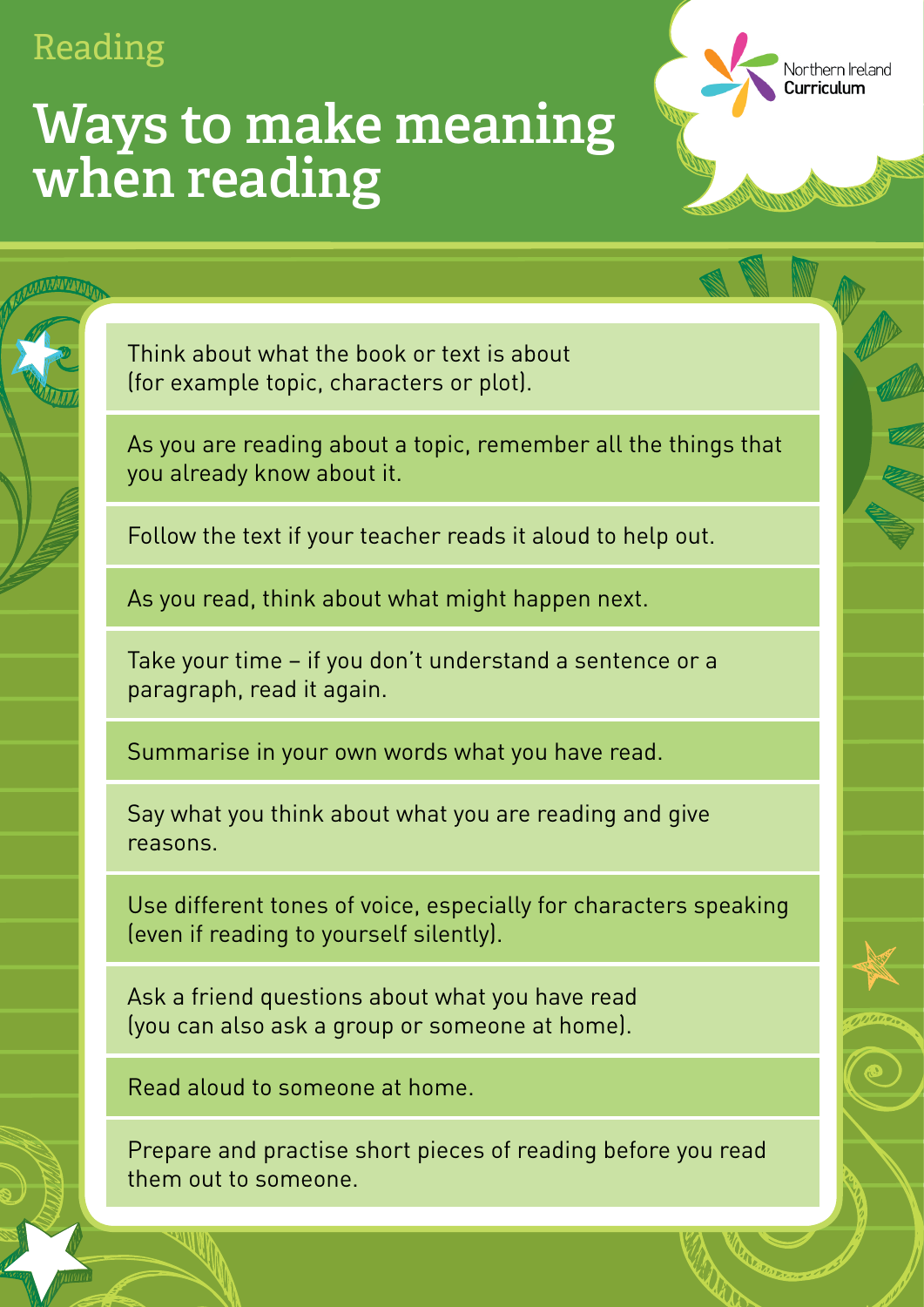**Authorial intention**

Remember that it is a writer's job to present a message in a particular way.

Northern Ireland

Curriculum

Why has the writer used the chosen form?

Why has the text been written, and who is it for?

Think of words which describe the style of the writing, for example formal, informal, informative, personal, descriptive, persuasive or humorous.

Think about how the style of writing matches purpose and audience.

In your own words, summarise the overall message of the text.

Remember that the writer has used every detail of the text for a purpose, for example words, images, colours and layout.

Look out for the topic sentence in a paragraph or section. The writer uses this to make a message clear.

Ask yourself what you associate with words or images used.

Look for language techniques which are used deliberately, for example repetition to emphasise a key idea or short sentences to create tension.

Think about images which have been used. For example, what is shown to the reader? What do the images represent?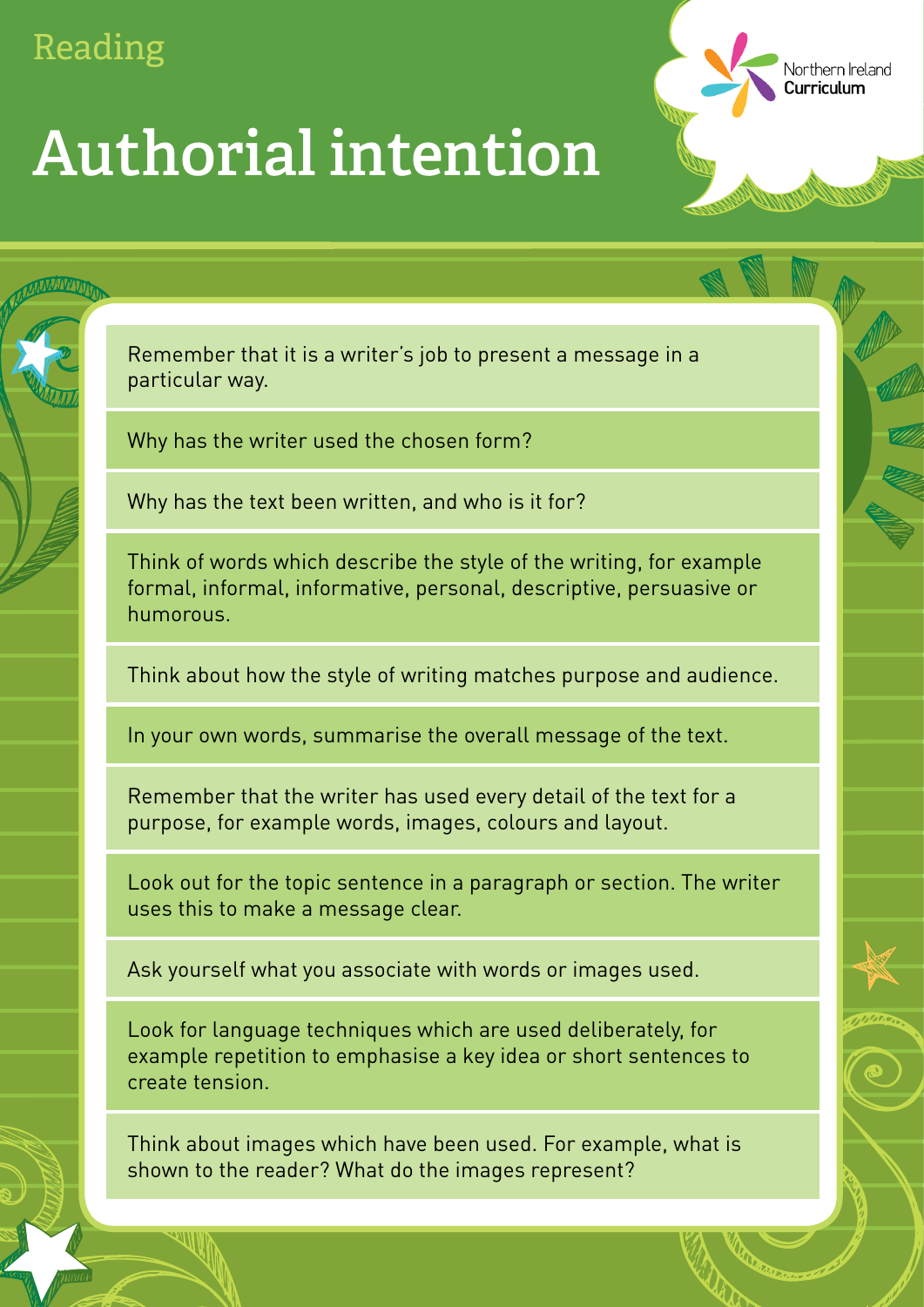Think about what your notes are for.

Think about who your notes are for.

Use the format that works best for you, for example a list, a table or a spider diagram.

Northern Ireland

Curriculum

Keep notes as short as possible. A few words for a point are enough.

Use capital letters to abbreviate topic words which will come up again and again.

Pick out from the text any parts that are relevant to your task.

If your teacher allows, highlight or underline key points on any text that you are using.

Put any points that you note into your own words.

If it helps, split your notes page into sections before you start your notes.

Give your notes headings to place them in manageable sections.

Jot down a few words to sum up each paragraph or section of text as you go along.

Include any of your own ideas in your notes as you go along. If you don't use them, it doesn't matter.

If you are using different sources, question the information presented. For example, do different sources say the same thing or are there contradictions?

Decide the best order in which to use your notes and record this by placing numbers beside the points.

# **Making notes**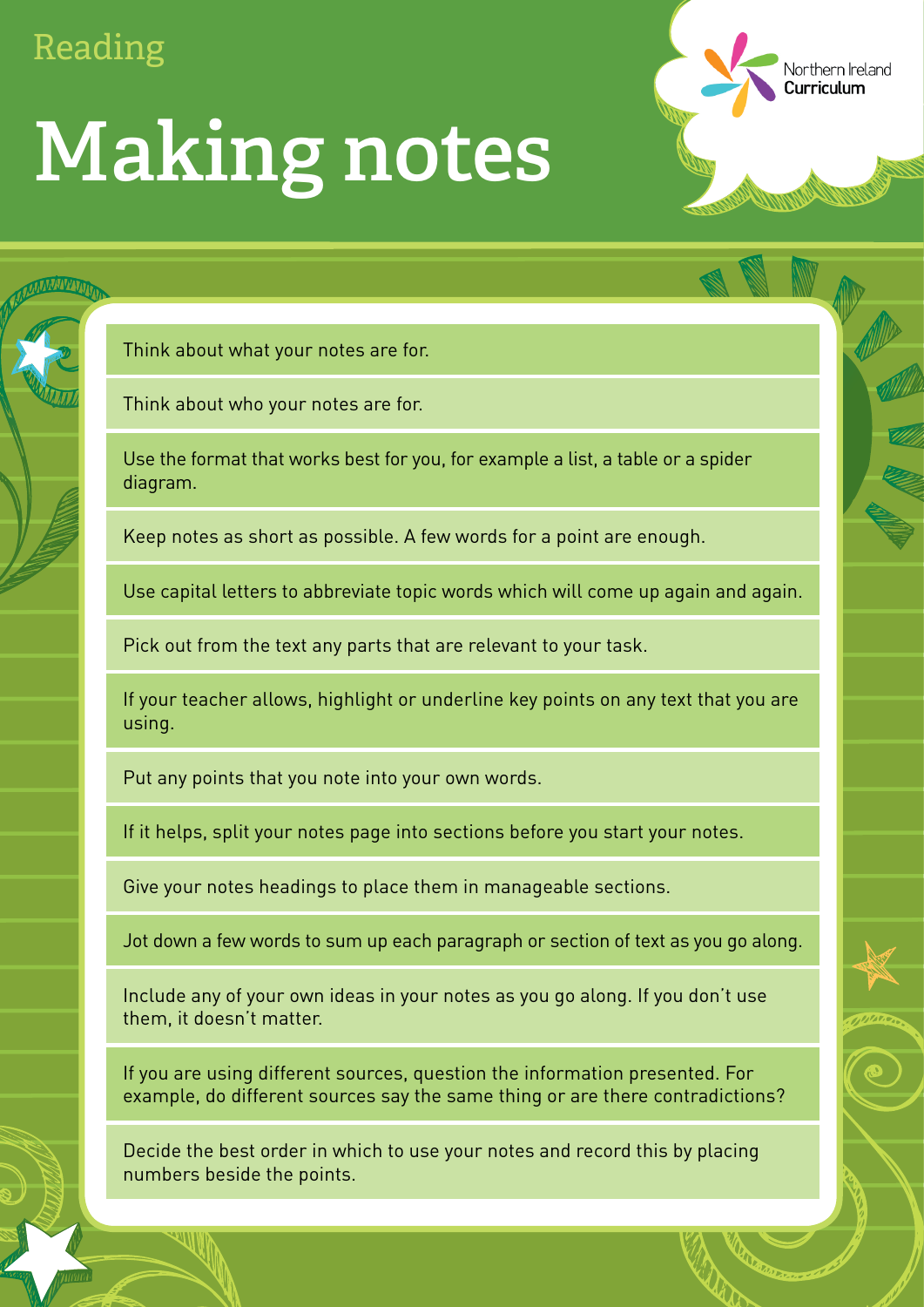Think about who has written the text.

Think about why the text has been written.

Consider whether the writer has the job of promoting a particular viewpoint.

Northern Ireland

Curriculum

Consider when the text was written. For example, is the date important historically?

Make a note of what you already know, what you need to know, and any clues from the text that might fill the gaps.

If a character in a play is speaking or a historical figure is giving a speech,

think about what is left unsaid.

Where a speaker's body language is described, ask yourself what it suggests.

Piece together descriptions of people's behaviour to work out what they are thinking or feeling.

Empathise with people in the text and imagine what they are thinking and how they are feeling.

Use role-play to explore the text.

Look out for people saying or thinking the unexpected and question why they might have done this.

Discuss different options for interpreting text.

Give reasons for your interpretation of a text.

**Reading** 

### (Making deductions) **Reading between the lines**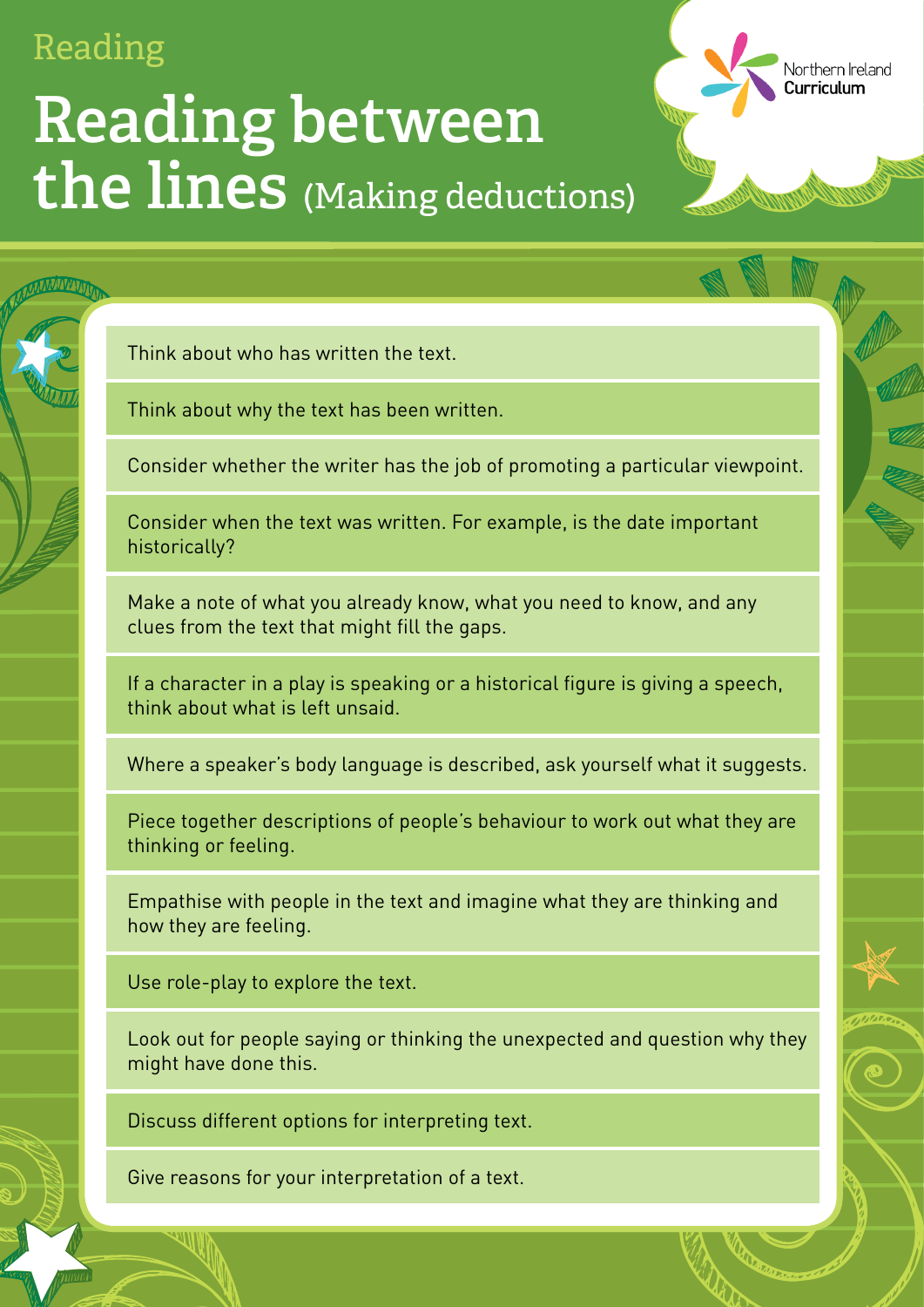# **Working with bias**

Work out the purpose of the writing.

Think about the intended audience of the text.

Remember that bias is more likely in text in which the purpose is to promote a particular viewpoint, for example a propaganda poster from World War II.

Northern Ireland

Curriculum

Remember that bias comes from the writer.

Remember that bias can be very obvious or hidden.

To spot bias, look out for the writer trying to influence the audience in an unbalanced way.

Ask yourself if bias in the text is political − promoting the interests of one group of people over another.

Remember that bias can be deliberate.

Consider whether or not the writer is aware of their own bias.

To identify bias, think of different points of view about an issue and check if they are evident in the text. If only one point of view is evident, the text is biased.

Look out for bias where a key point is stressed through repetition.

Identify key words and phrases in the text which evoke particular emotions. Think about the connotations of words used, for example 'terrorist' and 'freedom fighter'.

Remember that the connections between audiences and bias are different. For example, an audience may be aware of bias and want to receive a message which is biased or be unaware of bias and how it shapes their thinking.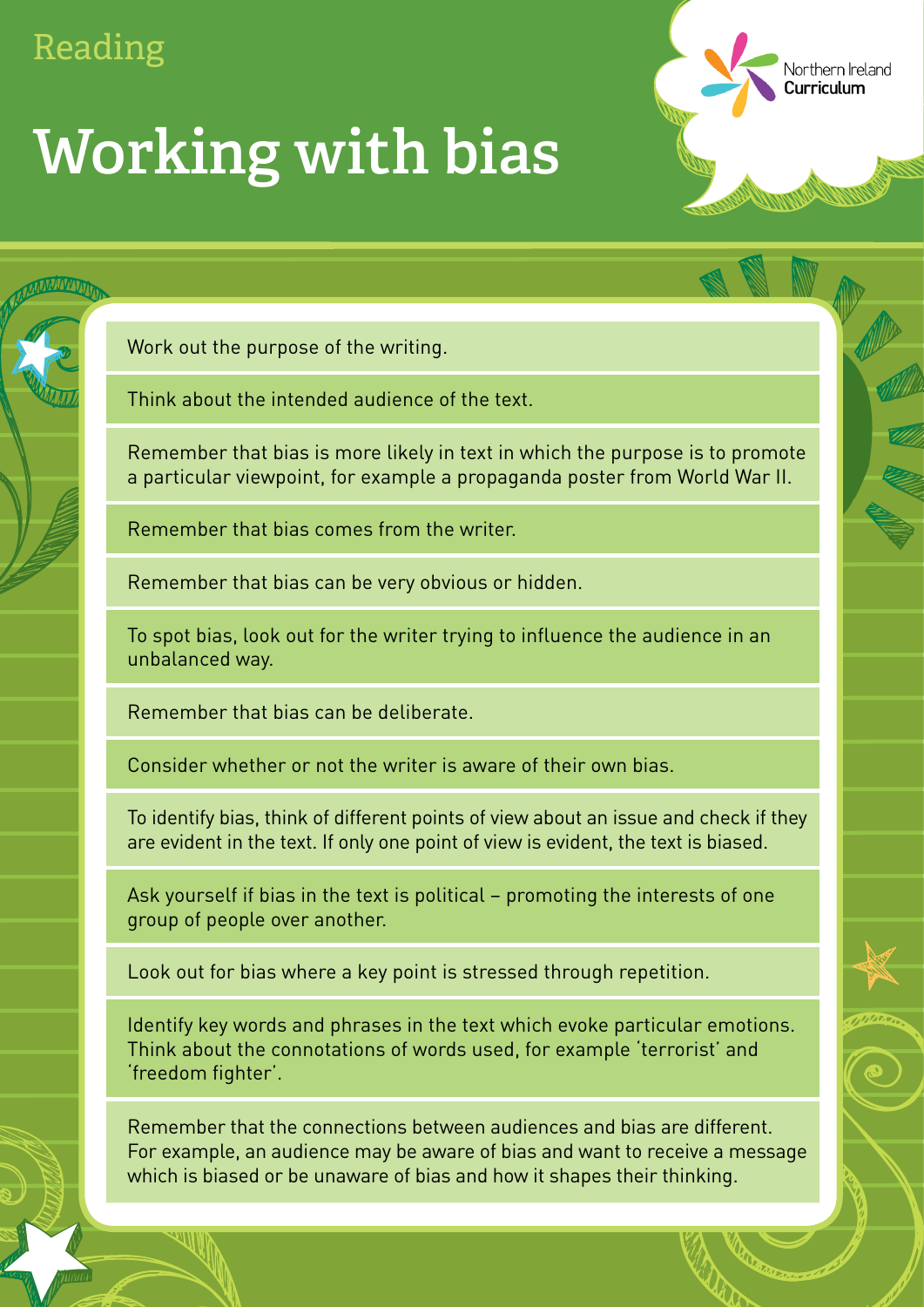## **What to do when you meet a difficult word**

Sound out the different sounds that make up the word.

Ask yourself if it has the same beginning or end as any word you know.

Northern Ireland

Curriculum

Think about what word might make sense at this point in the sentence.

Think about the type of word that would fit at this point in the sentence, for example a noun, an adjective or a verb.

Read on past the word to see if the rest of the sentence contains any clues to the meaning of the unknown word.

Read again from the start of the sentence to see if you can get any clues that you missed the first time.

Look at any images or pictures in the text that might give you some clues.

Stop or pause at full stops and commas to help you make sense.

Look out for topic words.

Every day, read aloud any topic words displayed in your classroom.